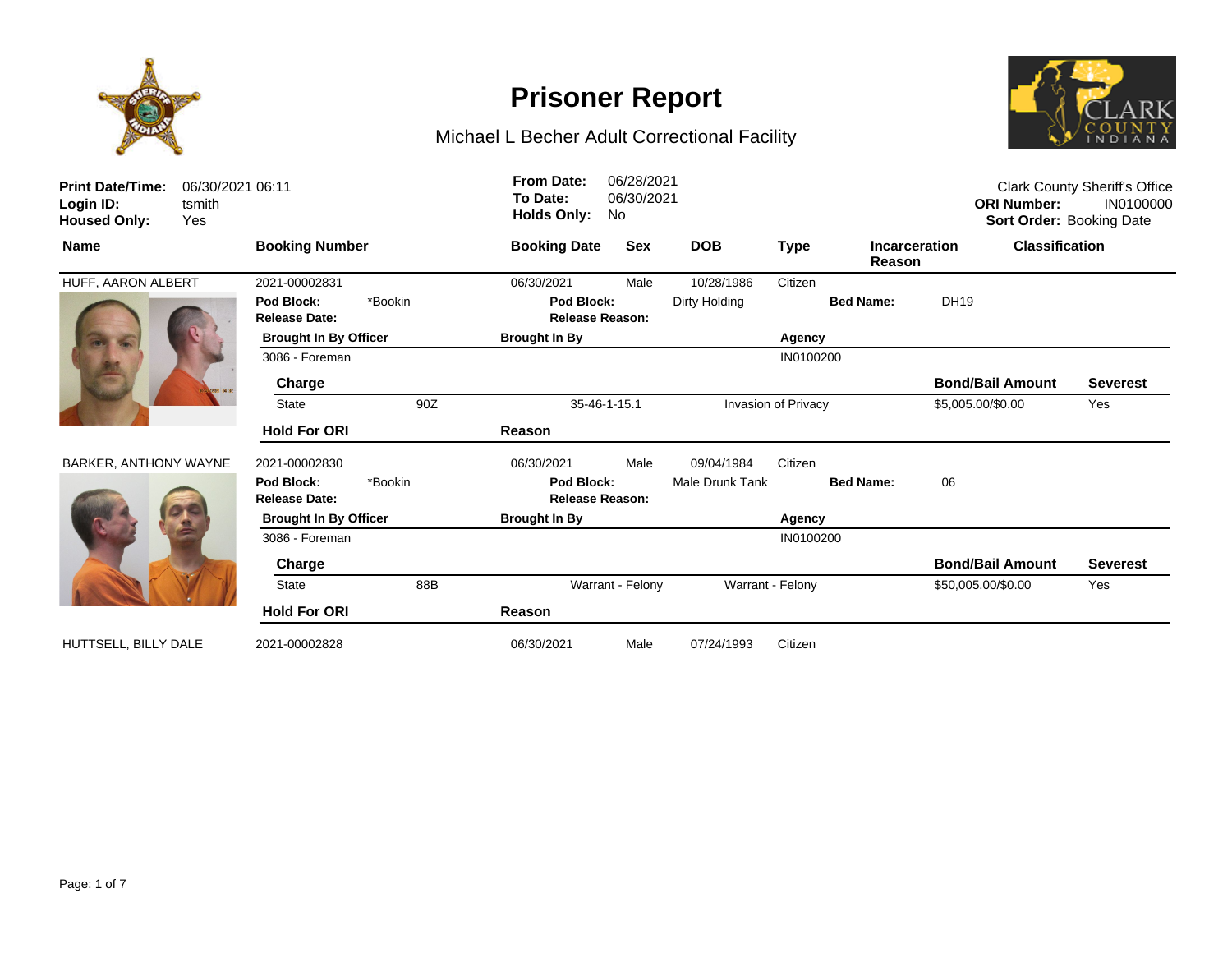



# **Prisoner Report**

# Michael L Becher Adult Correctional Facility



| <b>Print Date/Time:</b><br>Login ID:<br><b>Housed Only:</b> | 06/30/2021 06:11<br>tsmith<br>Yes |                                    |         | <b>From Date:</b><br>To Date:<br><b>Holds Only:</b> | 06/28/2021<br>06/30/2021<br>No |                       |                                                              | <b>ORI Number:</b><br>Sort Order: Booking Date | <b>Clark County Sheriff's Office</b><br>IN0100000 |
|-------------------------------------------------------------|-----------------------------------|------------------------------------|---------|-----------------------------------------------------|--------------------------------|-----------------------|--------------------------------------------------------------|------------------------------------------------|---------------------------------------------------|
|                                                             |                                   | Pod Block:<br><b>Release Date:</b> | *Bookin | Pod Block:                                          | <b>Release Reason:</b>         | Male Drunk Tank       | <b>Bed Name:</b>                                             | 05                                             |                                                   |
|                                                             |                                   | <b>Brought In By Officer</b>       |         | <b>Brought In By</b><br>Agency                      |                                |                       |                                                              |                                                |                                                   |
|                                                             |                                   | 20033 - Whitmer                    |         |                                                     |                                |                       | IN0100000                                                    |                                                |                                                   |
|                                                             |                                   | 1018 - Dickerson                   |         |                                                     |                                |                       | IN0100100                                                    |                                                |                                                   |
|                                                             |                                   | Charge                             |         |                                                     |                                |                       |                                                              | <b>Bond/Bail Amount</b>                        | <b>Severest</b>                                   |
|                                                             |                                   | <b>State</b>                       | 23D     |                                                     | $35-43-4-2(a)$                 |                       | Theft - From Building (Under \$750)                          | \$15,005.00/\$0.00                             | No                                                |
|                                                             |                                   | <b>State</b>                       | 240     |                                                     | $35-43-4-2(a)(1)(B)(ii)$       | Theft: Motor Vehicle  |                                                              | \$15,005.00/\$0.00                             | <b>No</b>                                         |
|                                                             |                                   | <b>State</b>                       | 220     |                                                     | $35 - 43 - 2 - 1$              | <b>Burglary</b>       |                                                              | \$15,005.00/\$0.00                             | <b>No</b>                                         |
|                                                             |                                   | <b>State</b>                       | 120     |                                                     | $35 - 42 - 5 - 1(a)$           | Robbery               |                                                              | \$15,005.00/\$0.00                             | No                                                |
|                                                             |                                   | <b>State</b>                       | 13C     |                                                     | $35 - 45 - 2 - 1(b)(2)(A)$     |                       | Intimidation with a Weapon                                   | \$15,005.00/\$0.00                             | No                                                |
|                                                             |                                   | <b>State</b>                       | 26      |                                                     | $9 - 21 - 8 - 52$              |                       | Reckless Driving - All Violations                            | \$15,005.00/\$0.00                             | <b>No</b>                                         |
|                                                             |                                   | <b>State</b>                       | 90Z     |                                                     | $35 - 44.1 - 3 - 1(a)(1)$      |                       | Resisting Law Enforcement -<br>(Resists, Obstructs or Flees) | \$15,005.00/\$0.00                             | Yes                                               |
|                                                             |                                   | <b>Hold For ORI</b>                |         | Reason                                              |                                |                       |                                                              |                                                |                                                   |
| CAMACHO GARCIA, JEAN<br><b>CARLOS</b>                       |                                   | 2021-00002827                      |         | 06/30/2021                                          | Male                           | Citizen<br>05/24/2001 |                                                              |                                                |                                                   |
|                                                             |                                   | Pod Block:<br><b>Release Date:</b> | *Bookin | Pod Block:                                          | <b>Release Reason:</b>         | Court Holding         | <b>Bed Name:</b>                                             | 02                                             |                                                   |
|                                                             |                                   | <b>Brought In By Officer</b>       |         | <b>Brought In By</b>                                |                                |                       | Agency                                                       |                                                |                                                   |
|                                                             |                                   | 0619 - Love                        |         |                                                     |                                |                       | IN0100300                                                    |                                                |                                                   |
|                                                             |                                   | Charge                             |         |                                                     |                                |                       |                                                              | <b>Bond/Bail Amount</b>                        | <b>Severest</b>                                   |
|                                                             |                                   | <b>State</b>                       | 88B     |                                                     | Warrant - Misd                 | Warrant - Misd        |                                                              | \$255.00/\$0.00                                | Yes                                               |
|                                                             |                                   | <b>Hold For ORI</b>                |         | Reason                                              |                                |                       |                                                              |                                                |                                                   |
| <b>HESS. JEANNIE MARIE</b>                                  |                                   | 2021-00002823                      |         | 06/29/2021                                          | Female                         | 04/28/1974<br>Citizen |                                                              |                                                |                                                   |



HESS, JEANNIE MARIE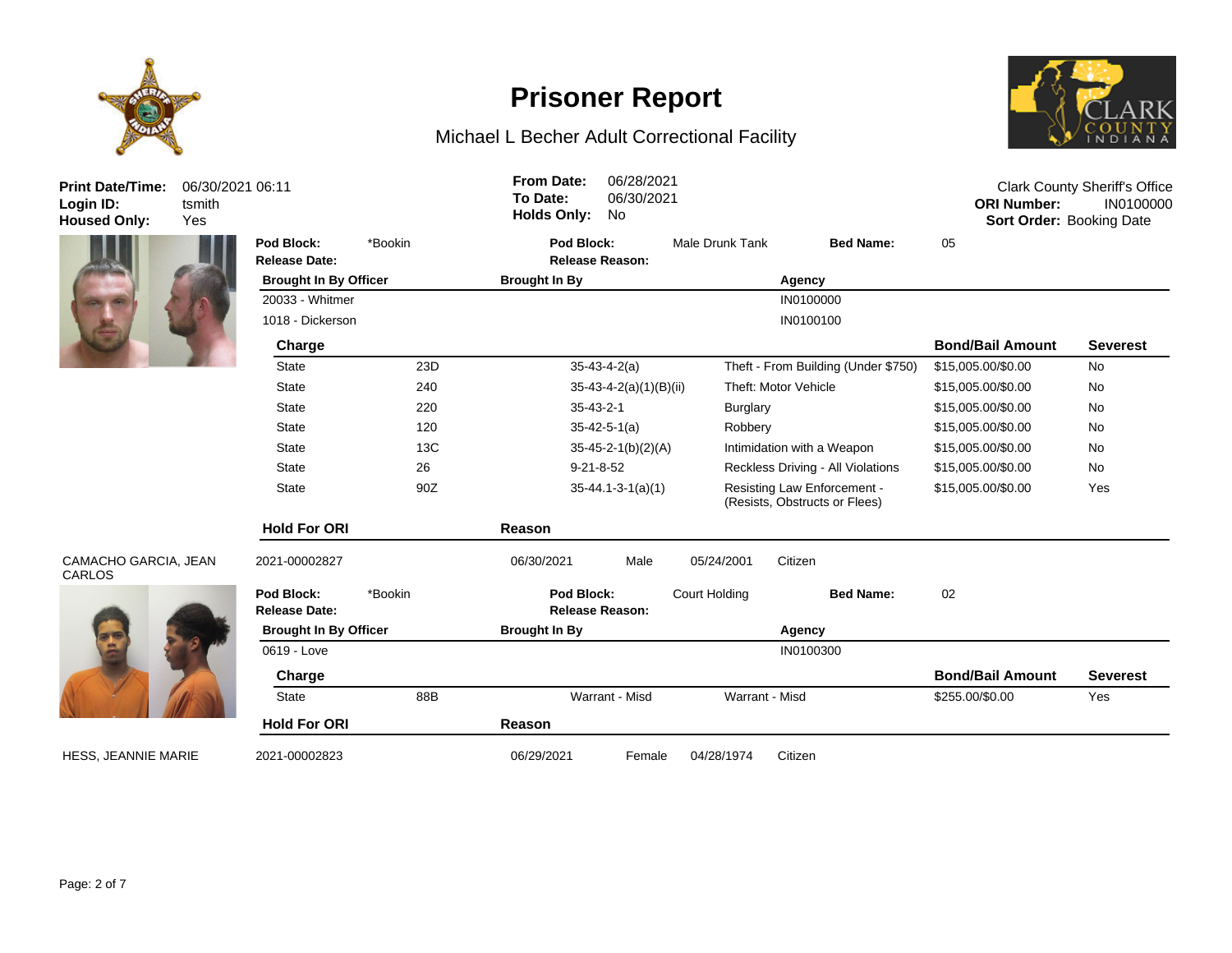



## DANIELS, DONALD 20



### BOWEN, JESSICA LYNN 20



| <b>Print Date/Time:</b><br>Login ID:<br><b>Housed Only:</b> | 06/30/2021 06:11<br>tsmith<br>Yes |                                    |         | <b>From Date:</b><br>To Date:<br><b>Holds Only:</b> | 06/28/2021<br>06/30/2021<br>No | <b>Clark County Sheriff's Office</b><br><b>ORI Number:</b><br>IN0100000<br>Sort Order: Booking Date |                     |                         |                 |
|-------------------------------------------------------------|-----------------------------------|------------------------------------|---------|-----------------------------------------------------|--------------------------------|-----------------------------------------------------------------------------------------------------|---------------------|-------------------------|-----------------|
|                                                             |                                   | Pod Block:<br><b>Release Date:</b> | *Bookin | Pod Block:                                          | <b>Release Reason:</b>         | Female Drunk Tank                                                                                   | <b>Bed Name:</b>    | 16                      |                 |
|                                                             |                                   | <b>Brought In By Officer</b>       |         | <b>Brought In By</b>                                |                                |                                                                                                     | Agency              |                         |                 |
|                                                             |                                   | 1018 - Dickerson                   |         |                                                     |                                |                                                                                                     | IN0100100           |                         |                 |
|                                                             |                                   | Charge                             |         |                                                     |                                |                                                                                                     |                     | <b>Bond/Bail Amount</b> | <b>Severest</b> |
|                                                             |                                   | <b>State</b>                       | 90Z     | 35-46-1-15.1                                        |                                |                                                                                                     | Invasion of Privacy | \$5,005.00/\$0.00       | Yes             |
|                                                             |                                   | <b>Hold For ORI</b>                |         | Reason                                              |                                |                                                                                                     |                     |                         |                 |
| DANIELS, DONALD                                             |                                   | 2021-00002822                      |         | 06/29/2021                                          | Male                           | 03/21/1980                                                                                          | Citizen             |                         |                 |
|                                                             |                                   | Pod Block:                         | *Bookin | Pod Block:                                          |                                | Male Drunk Tank                                                                                     | <b>Bed Name:</b>    | 04                      |                 |
|                                                             |                                   | <b>Release Date:</b>               |         |                                                     | <b>Release Reason:</b>         |                                                                                                     |                     |                         |                 |
|                                                             |                                   | <b>Brought In By Officer</b>       |         | <b>Brought In By</b>                                | Agency                         |                                                                                                     |                     |                         |                 |
|                                                             |                                   | 02257 - Herald                     |         |                                                     |                                |                                                                                                     | IN0100000           |                         |                 |
|                                                             |                                   | Charge                             |         |                                                     |                                |                                                                                                     |                     | <b>Bond/Bail Amount</b> | <b>Severest</b> |
|                                                             |                                   | <b>State</b>                       | 88B     |                                                     | Warrant - Felony               | Warrant - Felony                                                                                    |                     | \$0.00/\$0.00           | Yes             |
|                                                             |                                   | <b>Hold For ORI</b>                |         | Reason                                              |                                |                                                                                                     |                     |                         |                 |
| BOWEN, JESSICA LYNN                                         |                                   | 2021-00002821                      |         | 06/29/2021                                          | Female                         | 05/30/1984                                                                                          | Citizen             |                         |                 |
|                                                             |                                   | Pod Block:<br><b>Release Date:</b> | *Bookin | Pod Block:                                          | <b>Release Reason:</b>         | Female Drunk Tank                                                                                   | <b>Bed Name:</b>    | 15                      |                 |
|                                                             |                                   | <b>Brought In By Officer</b>       |         | <b>Brought In By</b>                                |                                |                                                                                                     | Agency              |                         |                 |
|                                                             |                                   | 01797 - Stoffregen                 |         |                                                     |                                |                                                                                                     | IN0100000           |                         |                 |
|                                                             |                                   | Charge                             |         |                                                     |                                |                                                                                                     |                     | <b>Bond/Bail Amount</b> | <b>Severest</b> |
|                                                             |                                   | <b>State</b>                       | 88B     |                                                     | Warrant - Felony               | Warrant - Felony                                                                                    |                     | \$2,505.00/\$0.00       | Yes             |
|                                                             |                                   | <b>Hold For ORI</b>                |         | Reason                                              |                                |                                                                                                     |                     |                         |                 |
| <b>SEARS, BRANDON MICHAEL</b>                               |                                   | 2021-00002820                      |         | 06/29/2021                                          | Male                           | 12/18/1989                                                                                          | Citizen             |                         |                 |

**Prisoner Report**

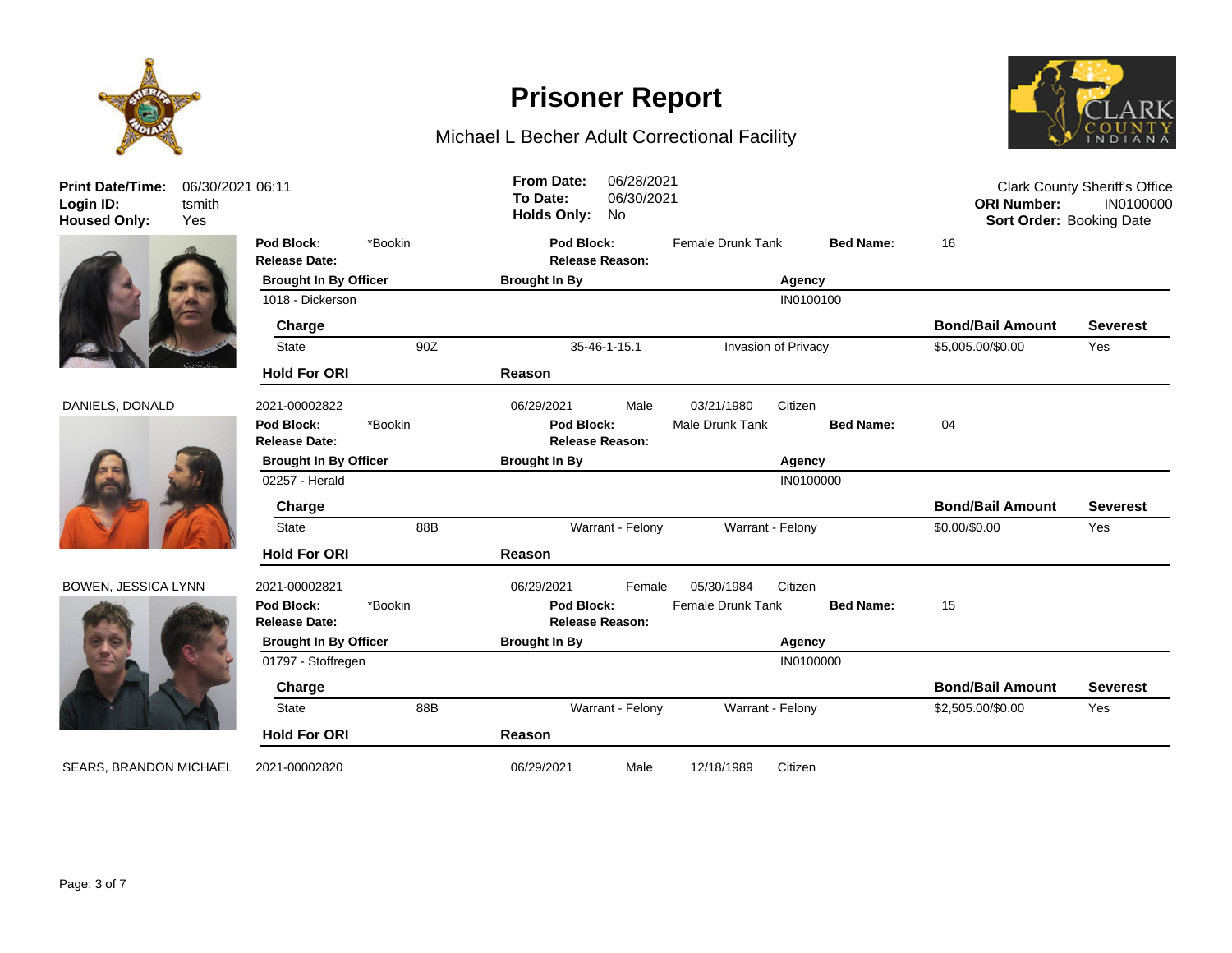

**Print Date/Time: Login ID:** 06/30/2021 06:11 tsmith





### LEONARD COCHRAN, LESLEY JEAN



# **Release Date: Release Reason: Pod Block:** \*Bookin **Pod Block:** Male Drunk Tank **Bed Name:** 01 **Brought In By Officer Brought In By Agency** 01710 - Franklin IN0100000 Pranklin IN0100000 Pranklin IN0100000 Pranklin IN0100000 Pranklin IN0100000 Prankli **Charge Bond/Bail Amount Severest** IN0100000 Jail Hold for Other-Felony Hold for Other Agency (Felony) \$0.00/\$0.00 Yes **Hold For ORI Reason** MANNING, JOSEPH 2021-00002819 06/29/2021 Male 07/14/1978 Citizen **Release Date: Release Reason: Pod Block:** \*Bookin **Pod Block:** Holding05 **Bed Name:** 01 **Brought In By Officer Brought In By Agency** 0664 - Gammons IN0100300 **Charge Bond/Bail Amount Severest** State 88B Warrant - Misd Warrant - Misd \$2,505.00/\$0.00 Yes **Hold For ORI Reason** 2021-00002818 06/29/2021 Female 12/28/1983 Citizen **Release Date: Release Reason: Pod Block:** \*Bookin **Pod Block:** Female Drunk Tank **Bed Name:** 14 **Brought In By Officer Brought In By Agency** 2171 - Samland IN0100000 **Charge Bond/Bail Amount Severest** IN0100000 Jail COR Court Order Return \$0.00/\$0.00 Yes **Hold For ORI Reason** OTERO, ALICIA 2021-00002817 06/29/2021 Female 01/05/1992 Citizen Clark County Sheriff's Office **ORI Number:** IN0100000 **Housed Only:** Yes **Holds Only:** No **Sort Order:** Booking Date **To Date:** 06/30/2021 **From Date:** 06/28/2021

**Prisoner Report**

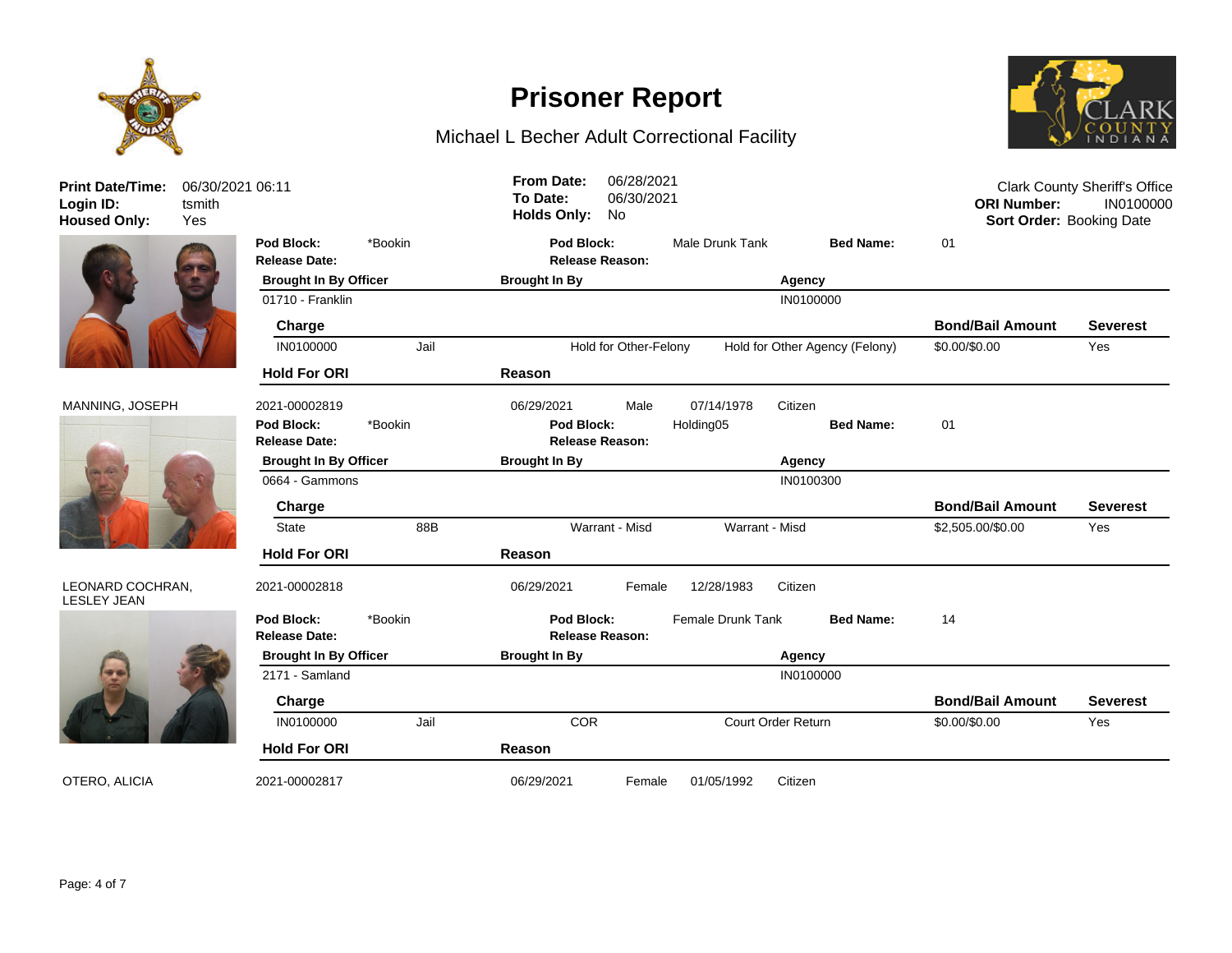

**Print Date/Time: Login ID:** 06/30/2021 06:11 tsmith







# **Release Date: Release Reason: Pod Block:** \*Bookin **Pod Block:** Female Drunk Tank **Bed Name:** 13 **Brought In By Officer Brought In By Agency** 02152 - Jackson IN0100000 - IN0100000 - IN0100000 - IN0100000 - IN0100000 - IN0100000 - IN0100000 - IN0100000 **Charge Bond/Bail Amount Severest** State 88B 88B Warrant - Felony Warrant - Felony S0.00/\$0.00 Yes **Hold For ORI Reason** DRYDEN, AMONTREY 2021-00002810 06/28/2021 Male 04/24/2003 Citizen **Release Date: Release Reason: Pod Block:** \*Bookin **Pod Block:** Dirty Holding **Bed Name:** DH18 **Brought In By Officer Brought In By Agency** 2385 - Brown IN0100000 **Charge Bond/Bail Amount Severest** Federal 250 USC18-2318 Federal - Counterfeiting \$10,005.00/\$0.00 Yes **Hold For ORI Reason** CHANDLER, CHRISTIAN 2021-00002808 06/28/2021 Male 05/08/1997 Citizen **Release Date: Release Reason: Pod Block:** \*Bookin **Pod Block:** Dirty Holding **Bed Name:** DH16 **Brought In By Officer Brought In By Agency** 0685 - Williams **INO100300 Charge Bond/Bail Amount Severest** IN0100000 Jail Hold for Other-Felony Hold for Other Agency (Felony) \$0.00/\$0.00 Yes **Hold For ORI Reason** BROY, TYLER JOE 2021-00002806 06/28/2021 Male 08/14/1990 Citizen **ORI Number:** IN0100000 **Housed Only:** Yes **Holds Only:** No **Sort Order:** Booking Date **To Date:** 06/30/2021

**Prisoner Report**

Michael L Becher Adult Correctional Facility

**From Date:** 06/28/2021



Clark County Sheriff's Office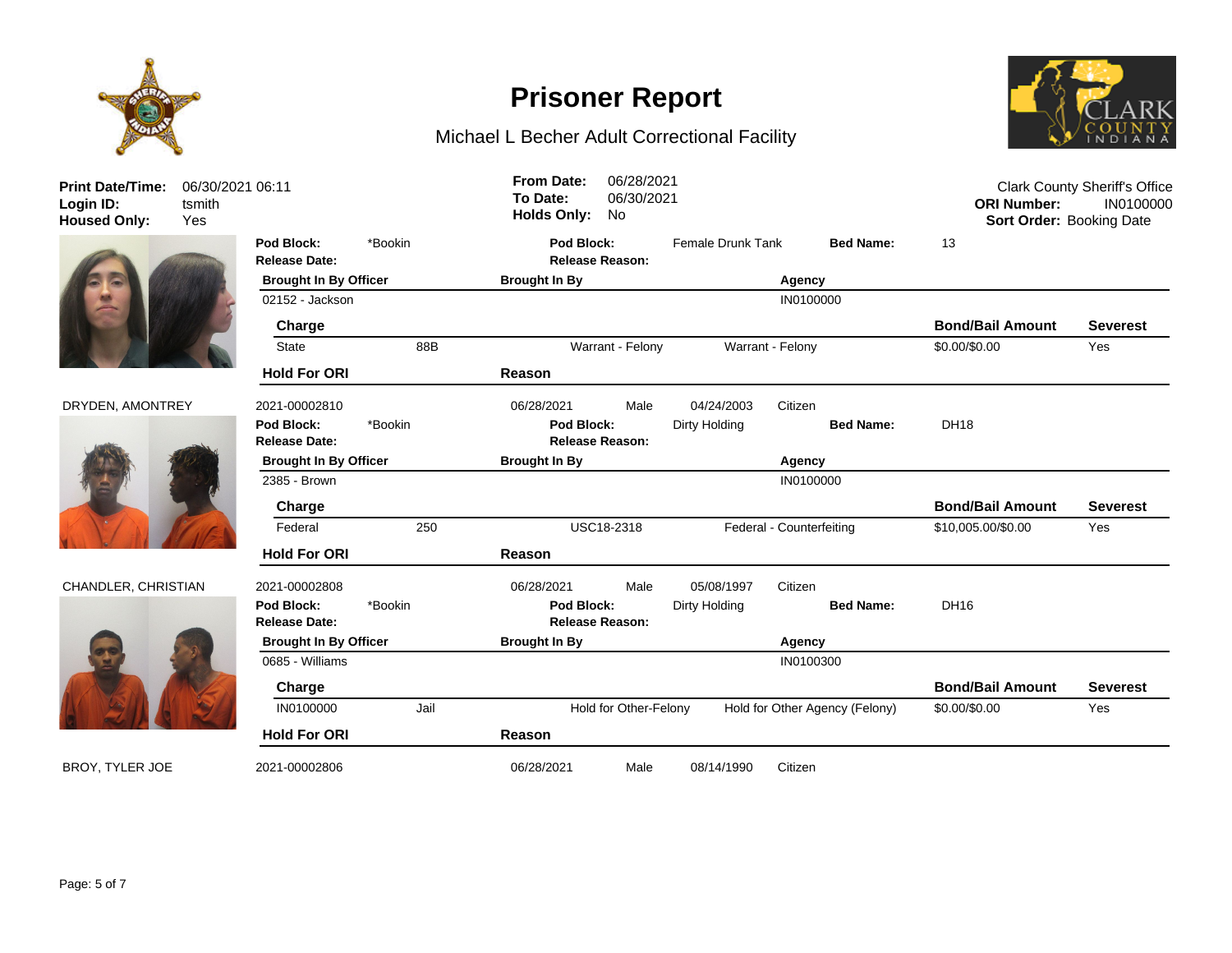





## GARCIA, ALISHA RENA 202



| <b>Print Date/Time:</b><br>Login ID:<br><b>Housed Only:</b> | 06/30/2021 06:11<br>tsmith<br>Yes |                                    |         | <b>From Date:</b><br>To Date:<br><b>Holds Only:</b> | 06/28/2021<br>06/30/2021<br>No |                   |                  |                                     | <b>ORI Number:</b><br>Sort Order: Booking Date | <b>Clark County Sheriff's Office</b><br>IN0100000 |
|-------------------------------------------------------------|-----------------------------------|------------------------------------|---------|-----------------------------------------------------|--------------------------------|-------------------|------------------|-------------------------------------|------------------------------------------------|---------------------------------------------------|
|                                                             |                                   | Pod Block:<br><b>Release Date:</b> | *Bookin | Pod Block:                                          | <b>Release Reason:</b>         | Dirty Holding     |                  | <b>Bed Name:</b>                    | <b>DH17</b>                                    |                                                   |
|                                                             |                                   | <b>Brought In By Officer</b>       |         | <b>Brought In By</b>                                |                                |                   | Agency           |                                     |                                                |                                                   |
|                                                             |                                   | 3057 - Bauer                       |         |                                                     |                                |                   | IN0100200        |                                     |                                                |                                                   |
|                                                             |                                   | Charge                             |         |                                                     |                                |                   |                  |                                     | <b>Bond/Bail Amount</b>                        | <b>Severest</b>                                   |
|                                                             |                                   | IN0100000                          | Jail    |                                                     | Hold for Other-Felony          |                   |                  | Hold for Other Agency (Felony)      | \$0.00/\$0.00                                  | Yes                                               |
|                                                             |                                   | <b>Hold For ORI</b>                |         | <b>Reason</b>                                       |                                |                   |                  |                                     |                                                |                                                   |
| GABBARD, KAYLA                                              |                                   | 2021-00002805                      |         | 06/28/2021                                          | Female                         |                   | Citizen          |                                     |                                                |                                                   |
|                                                             |                                   | Pod Block:<br><b>Release Date:</b> | *Bookin | Pod Block:                                          | <b>Release Reason:</b>         | Female Drunk Tank |                  | <b>Bed Name:</b>                    | 11                                             |                                                   |
|                                                             |                                   | <b>Brought In By Officer</b>       |         | <b>Brought In By</b>                                | Agency                         |                   |                  |                                     |                                                |                                                   |
|                                                             |                                   | 3014 - Crawford                    |         |                                                     |                                |                   | IN0100200        |                                     |                                                |                                                   |
|                                                             |                                   | Charge                             |         |                                                     |                                |                   |                  |                                     | <b>Bond/Bail Amount</b>                        | <b>Severest</b>                                   |
|                                                             |                                   | <b>State</b>                       | 35B     |                                                     | 35-48-4-8.3(b)                 |                   |                  | Possession of Paraphernalia         | \$505.00/\$0.00                                | No                                                |
|                                                             |                                   | <b>State</b>                       | 35A     |                                                     | $35-48-4-6.1(a)$               |                   |                  | Possession of Methamphetamine       | \$505.00/\$0.00                                | <b>No</b>                                         |
|                                                             |                                   | State                              | 23D     |                                                     | $35 - 43 - 4 - 2(a)$           |                   |                  | Theft - From Building (Under \$750) | \$505.00/\$0.00                                | Yes                                               |
|                                                             |                                   | <b>Hold For ORI</b>                |         | Reason                                              |                                |                   |                  |                                     |                                                |                                                   |
| <b>GARCIA, ALISHA RENA</b>                                  |                                   | 2021-00002804                      |         | 06/28/2021                                          | Female                         | 11/16/1989        | Citizen          |                                     |                                                |                                                   |
|                                                             |                                   | Pod Block:<br><b>Release Date:</b> | *Bookin | Pod Block:                                          | <b>Release Reason:</b>         | Female Drunk Tank |                  | <b>Bed Name:</b>                    | 12                                             |                                                   |
|                                                             |                                   | <b>Brought In By Officer</b>       |         | <b>Brought In By</b>                                |                                |                   | <b>Agency</b>    |                                     |                                                |                                                   |
|                                                             |                                   | 0637 - Cranford                    |         |                                                     |                                |                   | IN0100300        |                                     |                                                |                                                   |
|                                                             |                                   | Charge                             |         |                                                     |                                |                   |                  |                                     | <b>Bond/Bail Amount</b>                        | <b>Severest</b>                                   |
|                                                             |                                   | <b>State</b>                       | 88B     |                                                     | Warrant - Felony               |                   | Warrant - Felony |                                     | \$5,005.00/\$0.00                              | No                                                |
|                                                             |                                   | <b>State</b>                       | 88B     |                                                     | Warrant - Felony               |                   | Warrant - Felony |                                     | \$5,005.00/\$0.00                              | No                                                |
|                                                             |                                   | <b>State</b>                       | 88B     |                                                     | Warrant - Felony               |                   | Warrant - Felony |                                     | \$5,005.00/\$0.00                              | Yes                                               |
|                                                             |                                   | <b>Hold For ORI</b>                |         | Reason                                              |                                |                   |                  |                                     |                                                |                                                   |
| COX, RICHARD HERMAN, III                                    |                                   | 2021-00002803                      |         | 06/28/2021                                          | Male                           | 09/23/2002        | Citizen          |                                     |                                                |                                                   |

**Prisoner Report**